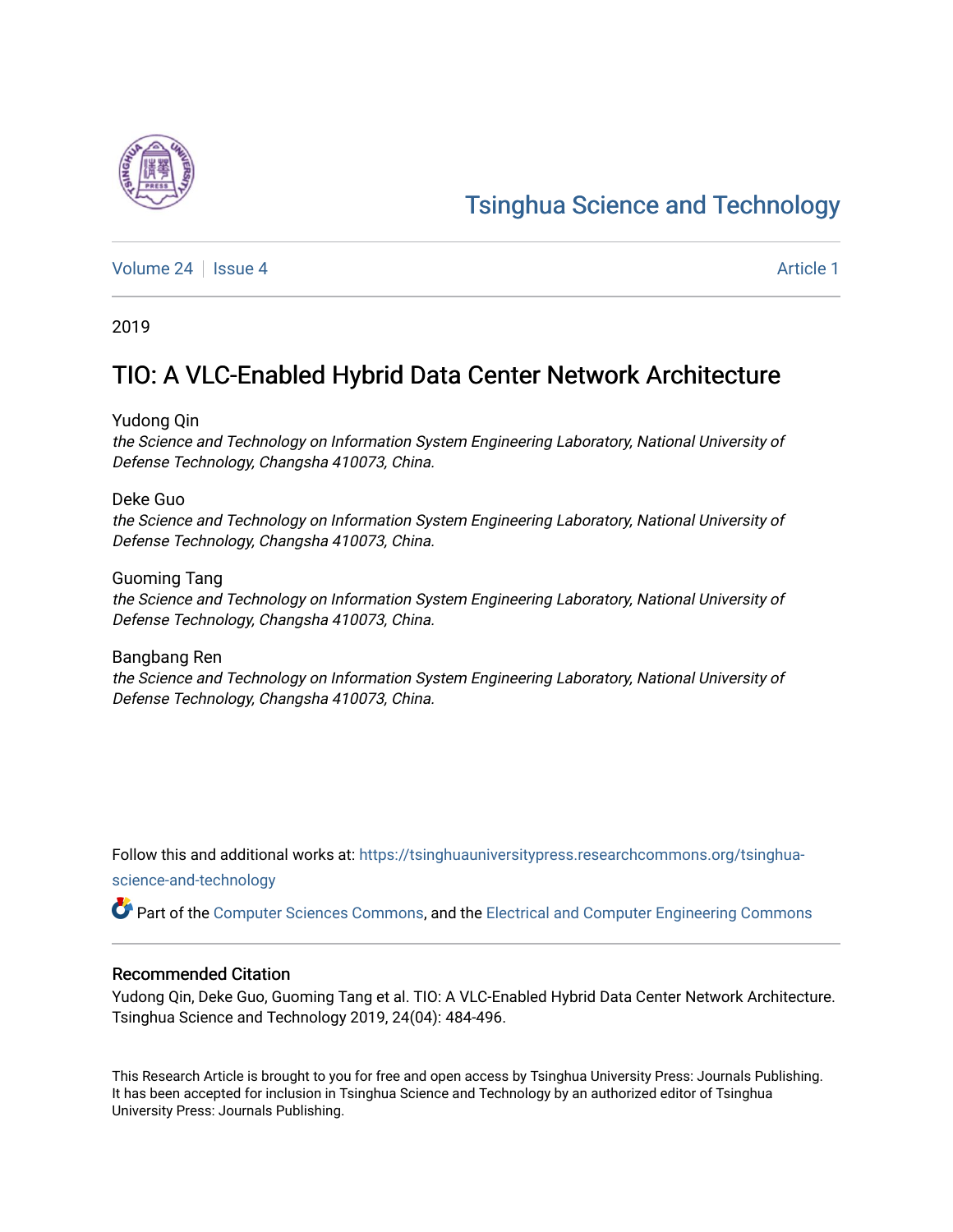# TIO: A VLC-Enabled Hybrid Data Center Network Architecture

Yudong Qin, Deke Guo\*, Guoming Tang, and Bangbang Ren

Abstract: To satisfy the ever-increasing bandwidth demand of modern data centers, researchers have proposed *hybrid* Data Center Networks (DCNs), which employ high-bandwidth Optical Circuit Switches (OCSs) to compensate for Electrical Packet Switches (EPS). Existing designs, such as Helios and c-Through, mainly focus on reconfiguring optical devices to meet the estimated traffic requirements. However, these designs face two major challenges in their OCS-based networks, namely, the complex control mechanism and cabling problems. To solve these challenges, we propose TIO, a hybrid DCN that employs Visible Light Communication (VLC) instead of wired OCS design to connect racks. TIO integrates the wireless VLC-based Jellyfish and wired EPS-based Fat Tree seamlessly and combines the opposite and complementary characteristics, including wireless VLC direct connection and wired electrical packet switching, random graph, and Clos topology properties. To further exploit the merits of TIO, we design a hybrid routing scheme and congestion-aware flow scheduling method. Comprehensive evaluations indicate that TIO outperforms the Jellyfish and Fat Tree in both topology properties and network performance, and the flow scheduling method also evidently improves performance.

Key words: Data Center Network (DCN); visible light communication; wireless links; topology design

# 1 Introduction

Data centers are dominating infrastructures that support various cloud computing applications<sup>[1]</sup>. To satisfy bandwidth demand, modern data centers depend heavily on fiber-optic links<sup>[2]</sup>. In this regard, researchers have proposed many *hybrid* Data Center Network (DCN) structures, which utilize Optical Circuit Switches (OCSs) to compensate for existing Electrical Packet Switches (EPS), such as Helios<sup>[3]</sup> and c-Through $[4]$ . Unlike EPS, OCSs simply redirect light from one port to another, which costs less power, supports high link bandwidth, and avoids expensive optical-electrical-optical signal conversion[5]. However, two major challenges still exist for wired OCS-based networks in most existing hybrid designs.

The first challenge is the complex control mechanism. Current proposals that employ OCS mainly focus on flexibility. In these designs, the optical circuits in data centers can be reconfigured according to the current or predicted traffic demands. However, to achieve such reconfigurations, data centers require the ability to maintain strict time synchronization among network devices, to estimate the network-scale traffic demand, and to assign circuit configurations in a centralized manner<sup>[5]</sup>. All these issues make the control plane complex and unwieldy. In addition, the reconfiguration processes in the existing designs cause high latency. The link setup and switching time of optical components are far from their theoretical limits $[6]$ . Thus, in this paper, we propose a DCN that differs from the prevalent approach by not dynamically reconfiguring optical links in response to traffic estimation. Hence, it requires no demand collection, no switch scheduling algorithm, and no network-scale synchronization.

Yudong Qin, Deke Guo, Guoming Tang, and Bangbang Ren are with the Science and Technology on Information System Engineering Laboratory, National University of Defense Technology, Changsha 410073, China. E-mail: qinyudong12 @nudt.edu.cn; guodeke@gmail.com; gmtang@nudt.edu.cn; renbangbang94@163.com.

To whom correspondence should be addressed. Manuscript received: 2018-01-27; revised: 2018-03-10; accepted: 2018-03-14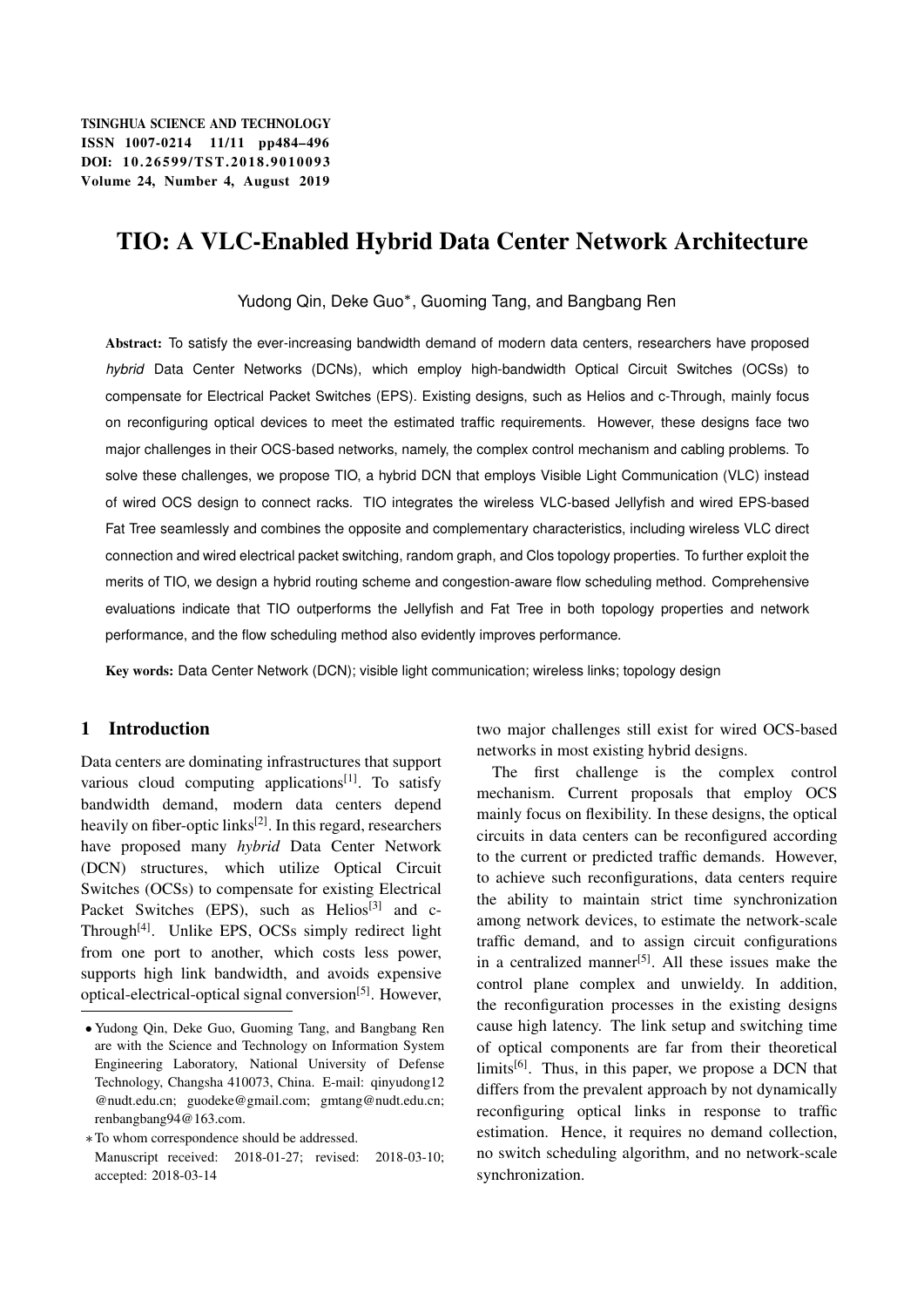The second challenge is the cabling complexity of wired OCS, which is inherently difficult and error-prone. In these networks, a large number of optical cables result in design and development problems related to wire ducting and maintenance, heat dissipation, and operation costs (about 7%–8% of the total infrastructure cost)<sup>[7]</sup>. For a large-scale data center, connecting a large number of servers and switches usually takes considerable manual effort and time. Massive cables also pose difficulties to maintenance, troubleshooting, and reconfiguration. Furthermore, the large volume of space occupied by cable bundles restricts air flow, resulting in inefficient cooling and increased energy consumption.

To solve the cabling problem in wired OCSbased networks of hybrid DCNs, researchers propose replacing optical cables with wireless  $links^{[8]}$  and offer diverse wireless OCS-based networks that employ optical wireless communication, which is also known as Free Space Optics (FSO). In FSO communication, a light transmitter is simply a single-mode fiber connected to a beam collimator and transmits a modulated optical beam from the signal source<sup>[9]</sup>. Most existing wireless OCS-based designs, such as  $Firefly<sup>[10]</sup>$ and ProjecTo $R^{[11]}$ , use laser as wireless FSO links to connect racks. In this paper, we note that the emerging Visible Light Communication (VLC) technology can be used to construct a wireless data center because its data rate and transmission range can satisfy the demand of DCN. VLC has its own advantages over the widely used laser. First, the VLC transceivers are lowercost and less-complicated, because VLC uses Light-Emitting Diodes (LEDs) to generate signals. Second, VLC is more safe for humans, whereas laser may harm the eyes and the skin. Third, laser is difficult to apply for large-scale commercial use. Thus, we believe that VLC is a promising alternative and can be used to construct a wireless network in a hybrid DCN.

In this paper, we envision the following three design rationales to construct high-performance VLCbased hybrid DCNs: (1) Wireless. It uses wireless communication technology (i.e., VLC) to achieve stable connection among racks. (2) Plug-and-play. It does not need a centralized control mechanism, and it does not reconfigure wireless links to match traffic conditions. (3) Easily deployable. It needs no additional infrastructure-level addition or adjustment within data centers. The above rationales can bring profound benefits to data centers. First, hierarchical switches and inter-rack cables are no longer needed with the construction of a wireless data center, that is, hardware investment can be reasonably reduced, and it also benefits maintenance and cooling. Second, given that a centralized control mechanism is not needed, no demand collection, no switch scheduling algorithm, and no network-scale synchronization are necessary, thereby simplifying the work progress. Third, the use of a VLC does not require altering the physical infrastructures in data centers, for example, changing the ceiling into a mirror. Thus, it is easy to install and maintain.

However, existing proposals cannot achieve all three design rationales simultaneously. First, these designs mainly focus on flexible reconfiguration of links. Thus, they implement a centralized control mechanism and impose frequent and complicated manipulation on optical devices. Moreover, infrastructure-level alteration to the environment of data centers is needed to achieve wireless connection. For example, Firefly needs to install a reflective ceiling to relay optical signals. ProjecToR requires the installation of a micro-mirror array and mirror assembly for each signal launcher, which is hard to deploy and maintain.

In this paper, we propose TIO to achieve the above three rationales simultaneously. To form a wireless network, VLC links are employed in TIO to transmit data among racks. Inspired by the good performance of random graphs that are proven to have optimal throughput for uniform traffic<sup>[12]</sup>, we use VLC links to construct a wireless Jellyfish $[13]$ . To eliminate complex control on optical devices and provide stable connection, the VLC links are set as static links. In this case, to efficiently deal with skewed traffic, we rely on the previously demonstrated approach to construct a hybrid network with  $EPS^{[3, 5]}$ . Specifically, we integrate the wireless Jellyfish with the wired Fat Tree, a representative instance of Clos network. Thus, TIO is a hybrid network structure. It combines together the advantages of wireless VLC direct connection and wired electrical packet switching, random graph, and Clos topology properties. Hence the proposed network structure is called *TIO*, a *two-in-one* data center network architecture.

The major contributions of this paper are summarized as follows:

 We design TIO, a hybrid data center network that integrates the wireless Jellyfish and wired Fat Tree thereby possessing the merits of wireless VLC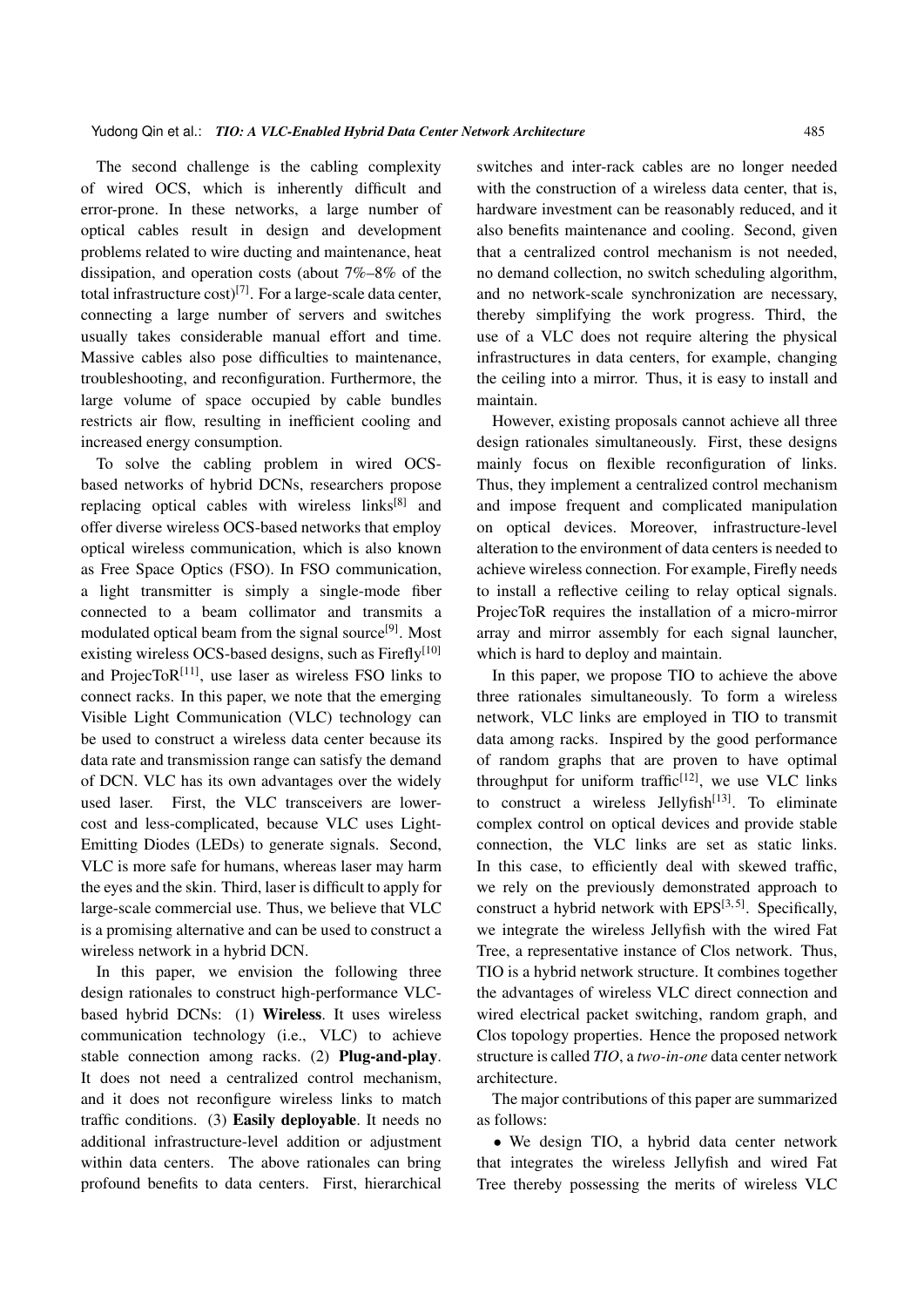direct connection and wired electrical packet switching, random graph, and Clos topology properties. It is a hybrid DCN with a wireless, plug-and-play, and easily deployable VLC-based network.

 To fully exploit the benefits of the topology of TIO, we design a hybrid routing scheme that allows it to jointly utilize both wireless and wired links. To further improve the network performance, we propose a congestion-aware scheduling method to optimize the flow scheduling problem in the network.

• Trace-driven experiments are conducted to evaluate the performance of TIO under different traffic patterns. Results show that our TIO can achieve enhanced performance, as expected.

The remainder of this paper is organized as follows. Section 2 summarizes prior designs of data centers and introduces the background of VLC. Section 3 reports how the hybrid structure of TIO is constructed. Section 4 presents the hybrid routing method for TIO, and proposes the congestion aware flow scheduling method. Section 5 evaluates the performance of TIO in both topological properties and network performance. Section 6 concludes this paper.

#### 2 Related Work and Background

In this section, related works about DCNs employing OCS are reviewed. Then, we introduce VLC technology in brief and discuss the feasibility of employing VLC links to support data transmission in data centers.

# 2.1 OCS-based data center networks

To meet the ever-increasing bandwidth demand, highbandwidth OCSs are widely used in the design of DCNs. Compared with EPS, OCS supports far larger bandwidth to satisfy the demand of dataintensive applications. Researchers have proposed many DCN designs that employ OCS to construct data center networks. The physical layer employed by these designs contains fiber-coupled optical crossbar switches, wavelength division multiplexing switches, and free-space optical transceivers, among others<sup>[5]</sup>.

Helios<sup>[3]</sup> and c-Through<sup>[4]</sup> independently propose two network architectures to achieve high bandwidth and low-latency communication among massive racks. They both construct a hybrid network that combines the merits of electrical packet switches and optical circuit switches<sup>[6]</sup>. On the basis of the predicted traffic demand, optical network connects each rack to exact one other rack. As a result, pairs of racks experience transient high capacity links, and the rack pairs change over time. In these networks, the circuit-switched portion handles the baseline, slowly changing interpod communication, while the packet-switched delivers allto-all bandwidth for bursty traffic. Thus, the strengths of one kind of switch compensate for the weaknesses of the other kind. However, these designs suffer from constraint rack-level connectivity $[14]$ , and the reconfiguration of circuits can incur a long switching delay.

Some wireless designs employ FSO links to eliminate wiring. In these designs, the hierarchical switches and inter-rack cables are no longer needed, thereby reducing the hardware investment. Firefly<sup>[10]</sup> and ProjecToR<sup>[11]</sup> leverage lasers to achieve fully wireless networks on the rack level, and all links are reconfigurable. The difference between them is that Firefly adopts the centralized control plane, whereas the control plane of ProjecToR is distributed. Firefly reconfigures the whole network based on the estimated traffic demand to maximize throughput. In ProjecToR, each switch independently reconfigures laser beams based on only the local racks' demand. Unfortunately, these designs are difficult to deploy and require considerable alterations to the environment of data centers, as we mentioned above. Moreover, the reliance on FSO links causes many other practical concerns (e.g., robustness to dust and vibration) $[14]$ .

However, all the above designs need a powerful but complex control mechanism to support reconfiguration based on the estimated demand. Some recent proposals attempted to decouple the reconfiguration from traffic demand. Flat-tree<sup>[15]</sup> decouples the two slightly by not strictly matching topologies with demand. It has three preset configuration modes, and provides the most suitable one for a service. RotorNet<sup>[5]</sup> has a series of pre-determined switch port matchings. However, it shifts from these matchings periodically without any dynamic optimization in response to traffic estimation. MegaSwitch<sup>[14]</sup> is a static network that uses wavelength division multiplexing. Racks are arranged in an optical ring, and senders broadcast traffic on this fiber ring. The control mechanism needs to assign a wavelength to senders and ensure that no same wavelengths reach the same receivers. The scale of MegaSwitch is limited to 33 racks by the current hardware.

In conclusion, most existing designs cannot simultaneously match our three proposed design rationales in their OCS-based network, because they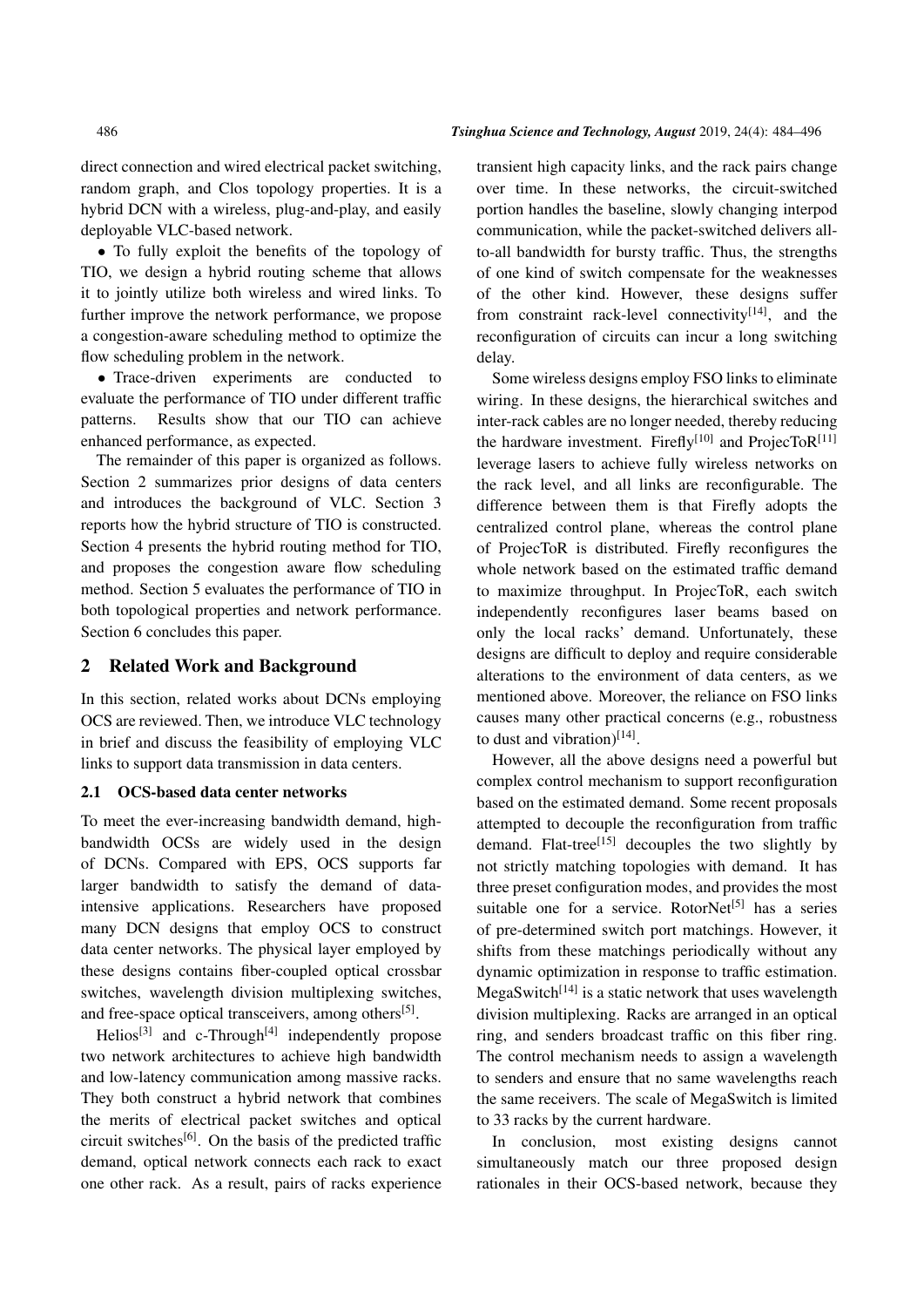are more interested in flexibility. In this paper, we propose TIO to achieve all three rationales and show its unique merits.

#### 2.2 Feasibility of employing VLC links in DCNs

We first introduce the working principle of VLC briefly and then analyze the feasibility of interconnecting racks by using VLC links.

VLC is being developed rapidly. For VLC, data transmission is achieved through intensity modulation of visible spectrum LEDs or laser diodes. It uses the on-off keying modulation scheme, where "1" and "0" are represented by the presence or absence of light, respectively<sup>[16]</sup>. It is the simplest form of digital communication. In practice, few data centers employ VLC links. The VLC is not yet commercialized. However, VLC has many advantages in communication, thereby making it feasible for introduction into DCNs.

High data rate. Under the control of microchips, LEDs can complete switching on and off millions of times in a second. Researchers already achieved a 10 Gbps data rate in 2013. Hence, VLC links are believed to be capable of transmitting data in a data center.

No interference. Other wireless communication methods, for example, 60 GHz, may generate electromagnetic interference in the communication process. This condition means that the communication signals may interfere with each other. By contrast, no radiation and interference occur among VLC signals, which makes it suitable for serving intensive links in a data center.

Sufficient transmission range. For VLC, long distance transmission results in limited data rate and high energy cost. Fortunately, LED-based VLC links can reach data rate of 10 Gbps with 10 m. Laser-based transceivers can achieve fast long-distance communication (in the order of kilometers) with a high data rate, due to its outstanding directionality.

High security. Visible light cannot penetrate opaque objects. Thus, information leakage from severer rooms is not a consideration. However, this situation also has line-of-sight limitation. Thus, to use VLC in a data center, light paths should be designed carefully and ensure that they are not blocked by any infrastructure component.

The successful application of VLCcube<sup>[17]</sup> is a strong evidence of the feasibility. VLCcube was the first to introduce VLC links for transmission in data centers. It constructs a wireless Torus with VLC links, which is used to enhance the performance of wired links.

# 3 Design of TIO

In this section, we illustrate the construction of TIO topology, a hybrid structure that integrates the wireless Jellyfish and wired Fat Tree seamlessly.

#### 3.1 Structure of TIO

We proposed three design rationales for OCSbased networks: wireless, plug-and-play, and easily deployable. To achieve wireless and stable connection, we employ VLC links to build wireless VLC-based networks. To achieve plug-and-play, each VLC links are set to be static, thereby eliminating complex control on optical circuit switches. For easy deployment, mirrors and other devices that are used to relay light signals are not adopted.

A recent analysis of Facebook traffic reveals that communication inside a data center is extremely widespread<sup>[18]</sup>. Compared with Clos topologies, random graphs provide better support for network-wide traffic. Random graph is a perfect match for uniform global traffic $[15]$ . On the basis of these considerations, we utilize VLC links to connect ToR switches as the topology of Jellyfish, a random regular graph. This design brings an added benefit, that is, the employment of wireless links eliminates cabling problems, one of the main challenges in the construction of Jellyfish<sup>[13]</sup>.

However, the traffic in data centers can be unbalanced and generate hot regions. To accommodate bursty and skewed traffic, a typical solution is to maintain a parallel packet-switched fabric<sup>[14]</sup>. Thus we construct a wired Clos network that has complementary advantages with random graphs. Clos has rich intra-rack bandwidth and is thus suitable for traffic with strong rack-level locality. Specifically, we use electrical packet switches to connect racks as a Fat Tree, because it has full bisection bandwidth.

The size of the wired Fat Tree is related to the port number of switches. Suppose that each switch has  $k$ ports. Then the network can be classified into  $k$  pods, each of which has  $k/2$  ToR switches and  $k/2$  aggregate switches. Thus,  $k^2/2$  ToR switches are contained, corresponding to  $k^2/2$  racks. The wireless Jellyfish is constructed in the space above the racks to avoid blockage. Specifically, we install VLC transceivers on top of the ToR switches. On each ToR switch, we install four transceivers, considering that the upper surface of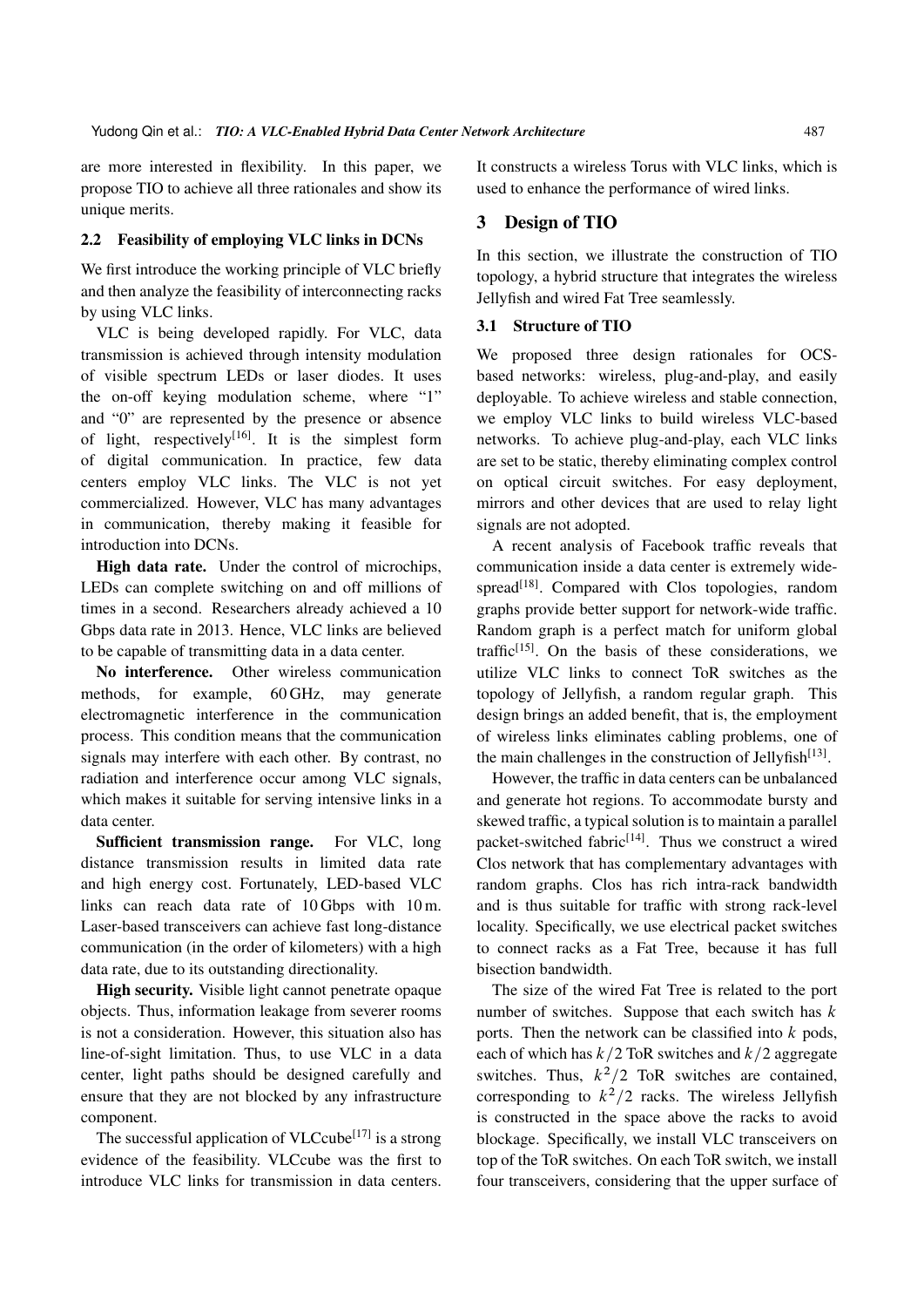rack is not large enough.

TIO is a hybrid DCN that integrates the wireless Jellyfish and the wired Fat Tree. We also call this hybrid DCN "two-in-one DCN" because it combines opposite and complementary characteristics, i.e., the wireless VLC direct connection and wired electrical packet switching, random graph, and Clos topology properties. Figure 1 illustrates the topology of the complete TIO, where the port number  $k=4$ . Figure 2 illustrates the structure of the wireless Jellyfish from the top view. To make the picture concise and graph, we omit half of the VLC links in Fig. 2.

# 3.2 Joint optimization of wireless Jellyfish and wired Fat Tree

The Jellyfish is a random regular network that provides the desired bisection bandwidth and path length distribution. In TIO, each rack connects to four other racks with wireless VLC links. When constructing Jellyfish, all links are selected randomly, and the constructed Jellyfish is a random 4-regular graph. However, given that TIO is a hybrid network of wireless Jellyfish and wired Fat Tree, we can optimize the topology of Jellyfish incorporated with the properties of Fat Tree.

The path length between any pair of ToRs in Fat Tree







Fig. 2 Top view of racks.

is either two or four hops. Specifically, when two racks are located in the same pod, the path length between them is two hops, and the path length is four hops when the racks belong to different pods. Hence, to shorten the average path length, VLC links should be used to connect two racks in different pods; this approach is better than connecting two racks inside a same pod.

For demonstration purposes, we first assign an identifier to each rack, which consists of two parts. The prefix denotes the pod number, which ranges from 0 to  $k-1$ . The suffix denotes the rack number in a pod, which ranges from 0 to  $k/2-1$ . For example, the identifier 43 refers to the fourth racks in the fifth pod.

Then, we express the network in the pod level. In the pod-level graph, each node represents a pod, and the edge between two nodes means that the racks in these two corresponding pods are connected by VLC links directly. Typically, we measure the connectivity of the pod level graph by counting the number of links. Figure 3 depicts an example of the wireless Jellyfish in TIO, with  $k=6$ . Figure 3a is the Jellyfish in the rack level, and Fig. 3b is in the pod level. The pod-level graph has 6 nodes and 15 links; thus, its connectivity is 15. For the given  $k$ , the connectivity of the pod-level graph is no more than  $k \times (k-1)/2$ .

To make the connectivity in the pod level graph of Jellyfish as large as possible, we generate Jellyfish for many tiems, and select the one with the maximum connectivity. According to the selected Jellyfish topology, we deploy the wireless VLC links above the wired Fat Tree. Through the construction process, we can see that TIO is easily deployable because Fat Tree can be easily implemented $[15]$ , and the deployment of wireless Jellyfish is also simple. Moreover, the deployment of the two networks is independent of each other.

#### 3.3 Spatial layout of wireless links

In Jellyfish, links are distributed randomly in the whole



Fig. 3 Topology of TIO in the rack level and the pod level.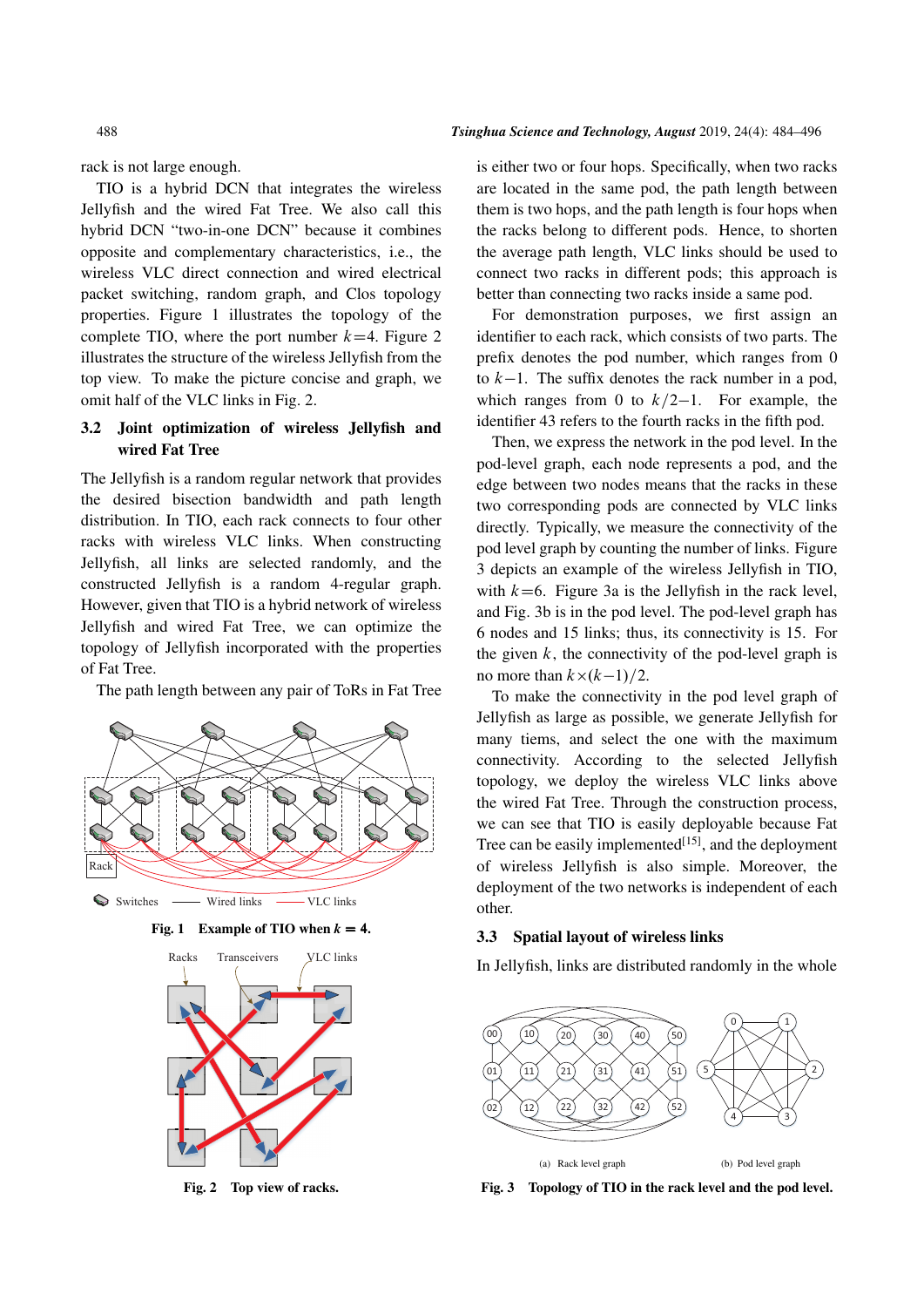network. On the one hand, this property ensures that the network can be constructed at an arbitrary size, and makes the network resilient to failures and miswirings. On the other hand, it further amplifies the cabling problem, because cabling expenditure depends more on the "spread" of cables than on the number or length $[19]$ . In TIO, the employment of VLC links avoids the cabling trouble, while still maintaining good scalability and resilience to failures and miswirings.

However, the introduction of VLC links causes other problems. First, visible light has line-of-sight limitations. Any blockage in the light path will interrupt communication. Thus, a crucial step is to ensure that the VLC links are not blocked by other devices in the data center. Second, the VLC link is not an "ideal thin line" similar to a laser link. The beam width may cause undesired interference to other VLC transceivers because transceivers cannot distinguish the light signals they receive. In addition, given the high sensitivity of VLC transceivers[20], interferences caused by VLC links must be avoided.

To solve the blockage and interference problem, the transceivers are installed at different heights to separate VLC links, which may influence others. For this purpose, we transform this problem into a vertex coloring problem. Typically, this problem requires "colors" to be assigned to all vertices of a graph, and the two vertices of any edge in this graph should be assigned with different colors. Let  $l$  represent the number of colors to satisfy this problem. To handle the spatial layout of VLC links (i.e., the installation position above racks) based on the vertex coloring problem, *interference graph*  $G^{[21]}$  needs to be computed first to describe the position relationships among all VLC links. Each vertex in G corresponds to a VLC link in Jellyfish, and two vertices in G will be linked only if the original two VLC links intersect in Jellyfish.

Then, we assign different "colors" to vertices in G based on vertex coloring theory, which has been studied for many years. The solution will derive the minimal *l*. Thus, the VLC links can be divided into l groups according to the assigned colors. The links in the same group have the same assigned color, and are installed at the same height. This method is easy to employ. However, if the transceivers are flexible, then we can decrease the value of *l* by horizontally adjusting the transceivers' location to avoid some intersections. The effect of this adjustment is fully depended on operators' intelligence, thereby making the adjustment a challenging and interesting task.

# 4 Routing and Congestion-Aware Flow Scheduling in TIO

Three kinds of routing paths exist between a pair of racks in TIO: wireless, wired, and hybrid paths. The routing algorithms for wireless and wired paths have been studied in previous literature<sup>[13,22]</sup>. Thus, in this section, we mainly focus on finding hybrid routing paths between rack pairs. To minimize network congestion and balance traffic load, we formulate a congestion-aware flow scheduling model and design scheduling algorithm for the batched traffic pattern.

#### 4.1 Routing scheme in TIO

The TIO has great path diversity. In TIO, each flow can choose to transmit along a wireless, wired, or hybrid path. Consider that each server is connected to one and only one ToR switch. No path diversion exists between servers and the connected ToR switches. Hence, we discuss the routing on the switch level.

#### 4.1.1 Wireless and wired path routing method

For the Fat Tree network,  $k^2/4$  shortest paths at length 4 exist between two ToR switches in different pods. Thus, a flow has flexible choices for its route. However, for the Jellyfish network, the number of shortest paths between two ToR switches may be only one. To make full use of the uniformly distributed random links, we use the  $n$ -shortest-path routing method in Jellyfish, that is, we derive  $n$  shortest paths for every ToR switch pairs. In TIO, we aim to use both wireless and wired links to the same extent. Therefore, we set  $n = k^2/4$  to provide ToR pairs the same number choices of wireless paths as wired paths.

Note that the wired and wireless networks do not work separately. In TIO, the wireless Jellyfish integrates tightly with the wired Fat Tree. Aside from fully wireless or wired routing paths, hybrid paths that coexist of both wireless links and wired links between any pair of racks can also be found. In hybrid paths, wireless and wired links can cooperate with each other, thereby enhancing the diversities of routing paths. Thus, we also need a way to derive hybrid paths.

#### 4.1.2 Hybrid path routing method

For any pair of ToR switches, diverse combinations of wireless and wired links exist. Employing the Dijkstra algorithm to calculate the shortest path will incur high time complexity and is impractical, because its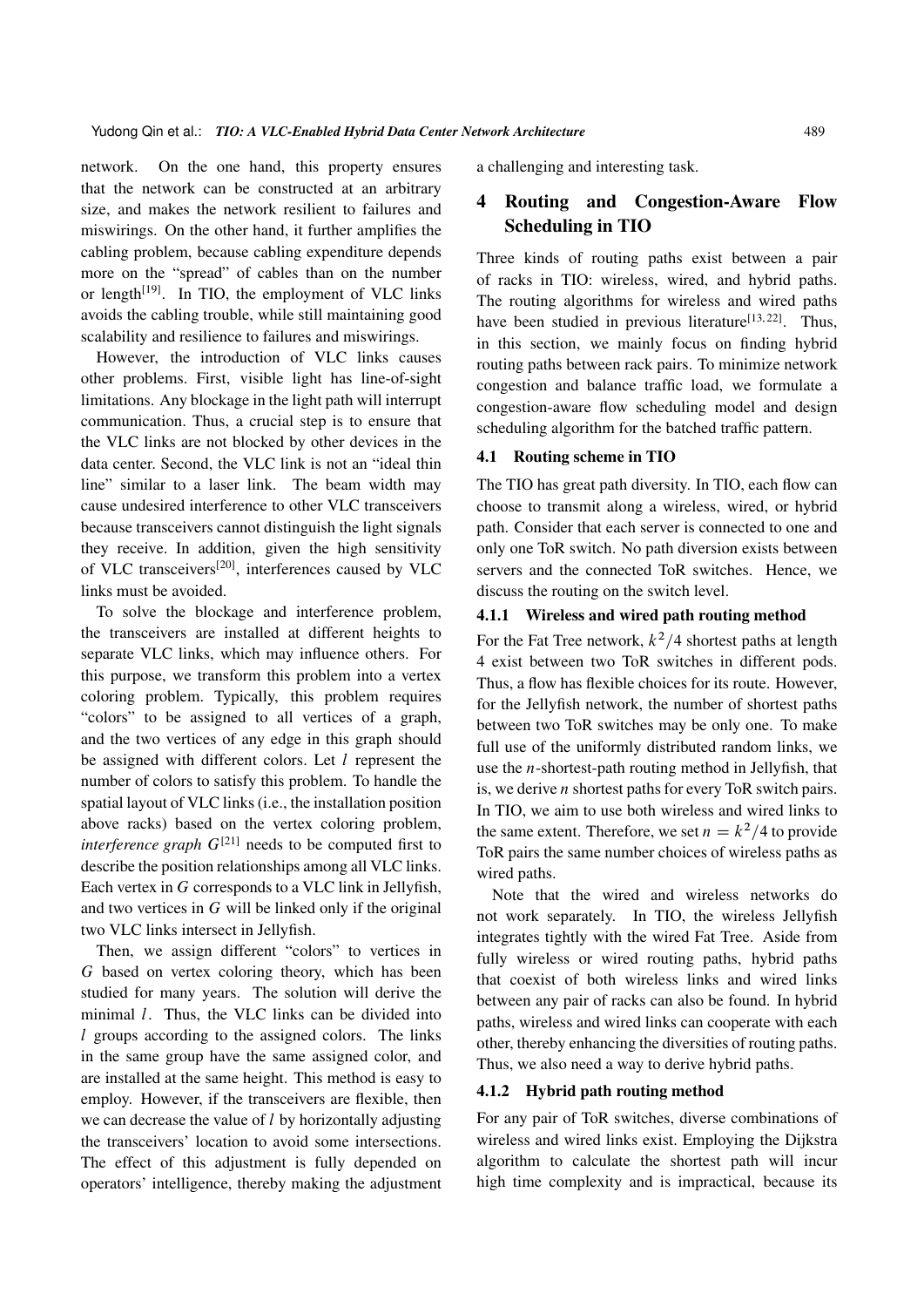computation complexity is  $O(k^2)$ , and the resultant time consumption will not be acceptable with the increase in  $k$ . In this condition, we prefer to search only the hybrid paths, which can shorten the wired path between a pair of ToR switches. Hence, unnecessary computation will be avoided.

For two ToR switches in different pods, the length of the wired path is 4. The length can be shortened by a hybrid path when a VLC link connects the two pods, and one of these two ToR switches is the end of this VLC link. Thus, the deduced hybrid path will be three hops. However, for two ToR switches in the same pod, the length of the wired path is 2, and it cannot be shortened by the hybrid path. In addition, if the VLC link connects the two ToR switches directly, then driving a hybrid path is unnecessary.

On the basis of the above analysis, we propose a routing scheme that consists of the following two steps. Let there be a pair of ToR switches *xy* and *uv* (the identifier of a ToR switch is identical to its corresponding rack). First, given that each ToR switch launches four VLC links, we search the eight VLC links on both *xy* and *uv* to judge whether a link connects pods  $x$  and  $u$ . If not, then the routing scheme stops here. Second, without loss of generality, we assume that a VLC link (*xy*, *uw*) exist. To complete a hybrid path, an aggregation switch is needed to relay *uw* to *uv*. Given that the ToR switches and aggregation switches in the same pod form a complete bipartite graph, the aggregation switch can be selected randomly. Hence a reasonable hybrid path will be derived.

For example, for two ToR switches 00 and 10 in Fig. 3a, a VLC link connects pods 0 and 1 from 00 to 11. Thus, the length of the hybrid path from 00 to 10 is 3. Compared with the wired path at length 4, the hybrid path does not go through core switch.

The time complexity of this hybrid routing scheme is  $O(1)$ . The first step needs to search eight VLC links and to judge whether they connect the two pods. The second step selects an aggregation randomly, and it can also be finished at a constant time. Thus this scheme is efficient.

#### 4.2 Problem formulation of flow scheduling

To construct TIO, we introduce wireless VLC links to augment the existing wired Fat Tree structure. Each ToR switch has four available VLC transceivers to achieve direct wireless communication with other ToR switches. These wireless links organize ToR switches as a random regular graph. Thus the wireless random network and wired Clos network coexist in TIO. To efficiently utilize both wireless and wired links, and to minimize network delay, we present a flow scheduling model to optimize link utilization under a batched traffic pattern. We introduce related definitions and symbols as follows.

Given a data center network  $G=(V, E)$ , where V and E denote the node set and edge set, respectively. Edge  $e \in E$  has capacity  $c(e)$ .  $F = \{f_1, f_2, \ldots, f_\delta\}$ represents  $\delta$  flows injected into G. For each flow,  $f_i = (s_i, d_i, b_i)$ ,  $s_i$  and  $d_i$  denote its source node and destination node, respectively, and  $b_i$  denotes its traffic demand. The variable  $\xi_i(e)$  defines the fraction of flow  $f_i$  along link e, where  $\xi_i(e) \in [0, 1]$  in case the flow can be split among multiple paths, and  $\xi_i(e) \in \{0, 1\}$ otherwise (i.e., single path routing).

**Definition 1.** Given  $G$  and  $F$ , we define the utilization rate of link e as

$$
U(e) = \frac{\sum_{i=1}^{\delta} \xi_i(e) \cdot b_i}{c(e)} \tag{1}
$$

Note that any  $U(e)$  falls into a constant interval [0, 1]. Specifically, if no flow passes through link  $e$ , then its utilization rate is 0. The utilization rate is 1 when link e is fully used.

Definition 2. We define the utilization rate of a path *P* as

$$
U(P) = \max U(e), \ e \in P \tag{2}
$$

The utilization rate reflects the congestion condition. On the basis of  $U(P)$ , we can locate the bottleneck in a given path and decide whether a path is capable of supporting a given flow.

With the above definitions, we can address the scheduling problem of batched flows and propose the corresponding scheduling algorithm in the following subsections.

#### 4.3 Scheduling the batched flows

We first define the Batched Flow Scheduling (BFS) problem, and formulate it as a linear programming.

**Definition 3.** Given a network  $G(V, E)$  and a batch of flows  $F$ , the aim of BFS is to balance traffic load and minimize network congestion. We accordingly formulate the BFS problem as follows:

Minimize 
$$
\sum_{e \in E} U(e)^2
$$
,  
\n
$$
\sum_{i=1}^{8} \xi_i(e) \cdot b_i \leq c(e), \forall e \in E
$$
\n(3)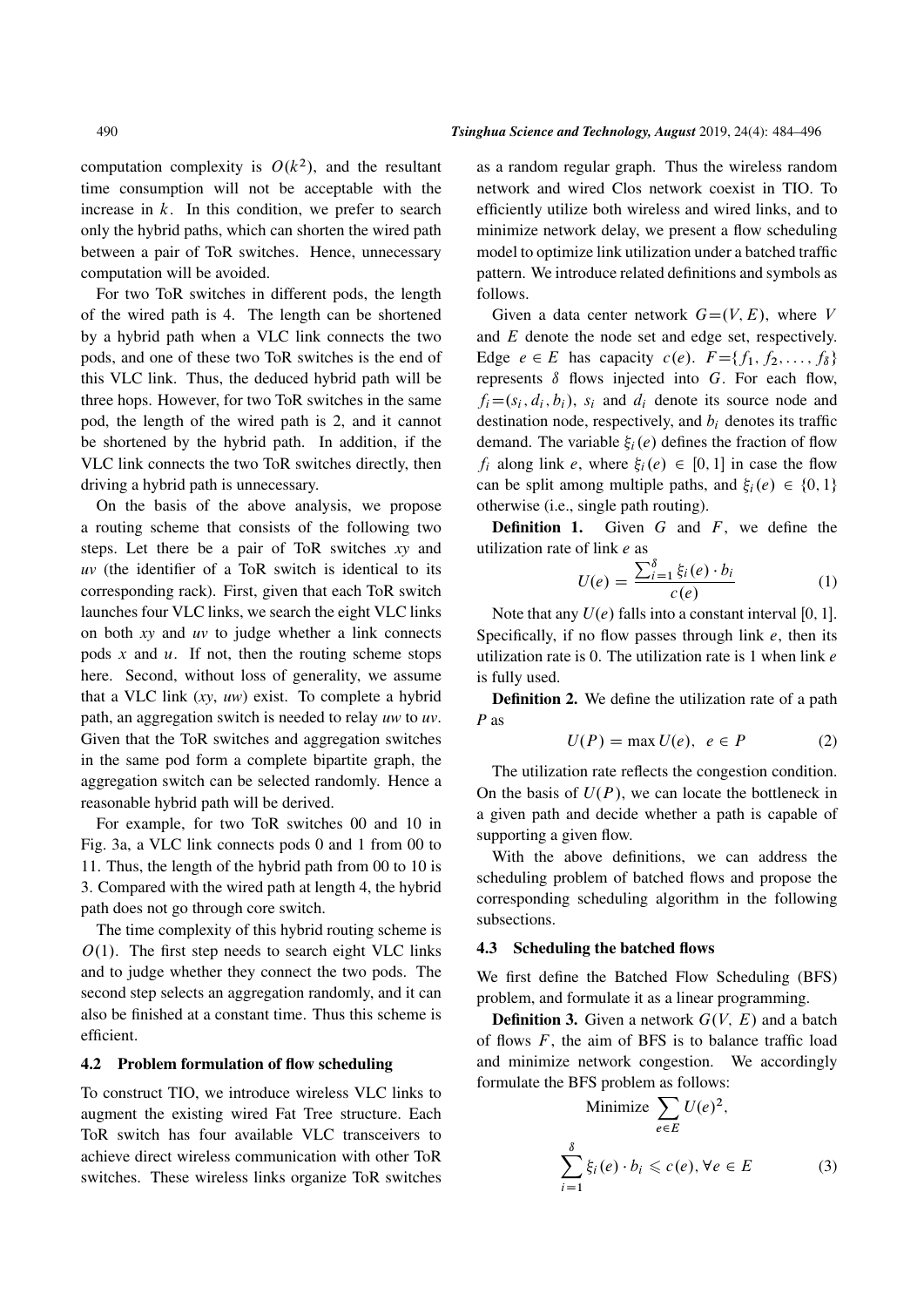Yudong Qin et al.: *TIO: A VLC-Enabled Hybrid Data Center Network Architecture* 491

$$
\sum_{e \in \text{out}(s_i)} \xi_i(e) - \sum_{e \in \text{in}(s_i)} \xi_i(e) = 1, \forall i \tag{4}
$$

$$
\sum_{e \in \text{in}(d_i)} \xi_i(e) - \sum_{e \in \text{out}(d_i)} \xi_i(e) = 1, \ \forall i \tag{5}
$$

$$
\sum_{e \in \text{in}(v)} \xi_i(e) - \sum_{e \in \text{out}(v)} \xi_i(e) = 0, \ v \neq s_i, d_i, \forall i \quad (6)
$$

In the above formulation,  $i$  is an integer in the range [1,  $\delta$ ]. Let in(v) and out(v) denote the set of edges  $(\omega, \nu)$  that end at node  $\nu$  and the set of edges  $(\nu, \omega)$ that start at node v, respectively, where  $\omega \in V$ , and  $(\omega, \nu), (\nu, \omega) \in E$ . Equation (3) ensures that the sum of all flows routed over a link does not exceed the links' capacity. Equation (4) indicates that a flow must exit its source node completely, and Eq. (5) indicates that a flow must enter its destination node entirely. Equation (6) ensures that the amount of a flow entering an intermediate node is the same that exists in the node.

In BFS problem, if fractional flows are allowed, then the problem can be solved in polynomial time through linear programming, and we can obtain its accurate optimal solution. However, if flows need to be routed along a single path (the value of  $\xi_i(e)$  is either 0 or 1), the BFS problem of producing an integer flow that satisfies all demands (Integer Linear Programming) is NP-hard even for only two flows. Thus, we design a lightweight algorithm to efficiently derive a reasonable solution. For any flow  $f_i \in F$ , three kinds of paths exist between its source node and destination node:  $k^2/4$ wired, one hybrid, and  $k^2/4$  wireless paths. We denote the set of these available paths as  $\mathcal{P}(f_i)$ .

Algorithm 1 shows the insight of the greedy strategy. For each flow  $f_i$ , we first calculate its candidate path set  $P(f_i)$  (Line 1), which contains  $k^2/4$  wireless links,  $k^2/4$  wired links, and one hybrid link. Then, the

| <b>Algorithm 1</b> BFS-solution                              |
|--------------------------------------------------------------|
| <b>Input:</b> $G$ , $F$                                      |
| <b>Ouput:</b> The solution of BFS problem $S_{\text{batch}}$ |
| 1: For each $f_i \in F$ , derive $\mathcal{P}(f_i)$ ;        |
| 2: $S_{\text{batch}} = \emptyset$ , $i = 1$ ;                |
| 3: while $i \leq \delta$ do                                  |
| Calculate $U(P)$ for all $P \in \mathcal{P}(f_i)$ ;<br>4:    |
| 5: $P_0 = \argmin(U(P));$                                    |
| 6: $S_{\text{batch}} = S_{\text{batch}} \cup \{P_0\}$        |
| $c(e) = c(e) - b_i, e \in P_0$ ;<br>7:                       |
| 8: end while                                                 |
| 9: <b>return</b> $S_{\text{batch}}$ :                        |

utilization rate of each candidate path is derived (Line 4). The path in  $\mathcal{P}(f_i)$  with a minimal path utilization rate is selected to support  $f_i$  (Lines 5 and 6). After accommodating  $f_i$ , the capacity of each link in the selected path should decrease by the traffic demand  $b_i$ of flow  $f_i$  (Line 7). The algorithm executes  $O(\delta \times (k^2 +$ 2)) time consumption to derive the candidate path sets for all flows in F, and additional  $O(\delta \times (k^2/2+1))$ time consumption to select paths for  $F$ . Hence, the total computation complexity can be calculated as  $O(\delta \times k^2)$ .

#### 5 Performance Evaluation

In this section, we evaluate the performance of our TIO. We first introduce the settings and evaluation methodologies. Then, we compare TIO, Jellyfish, and Fat Tree in terms of topological properties and network performance. Finally, the proposed congestion-aware scheduling method is compared with the widely used Equal-Cost Multi-Path routing (ECMP).

#### 5.1 Setting and methodology of evaluation

We realize the TIO, Jellyfish, and Fat Tree with NS3, a professional network simulator. Given the value of k, the number of racks in TIO and Fat Tree is  $k^2/2$ . We construct the Fat Tree based on the method in Ref. [22] and generate the TIO as we described in Section 3. The Jellyfish is built with the same number of racks according to the literature<sup>[13]</sup>. The bandwidth of each VLC links is set as 10 Gbps. For all networks, according to setting in Refs. [23, 24], the link delay is set as 1 ms. With the above settings, we first compare the topological properties of the three DCNs, and the routing complexity of the wireless, wired, and hybrid paths. For these DCNs, we then compare their network performance in terms of throughput and latency.

In the evaluation of network performance, we consider the following two traffic patterns introduced in Refs. [25, 26]:

Random Uniform traffic (RU). In this pattern, source racks select destination racks randomly. Thus, packets are distributed evenly along the whole network.

Random non-uniform traffic (Hot Region, HR). In HR, the first 12.5% of the network (racks with smallest identifiers) bears 25% of the traffic, and the remaining 75% of the traffic is uniformly spread throughout the whole network. This pattern is used to evaluate the network performance under an unbalanced workload.

To prove the effectiveness of our flow scheduling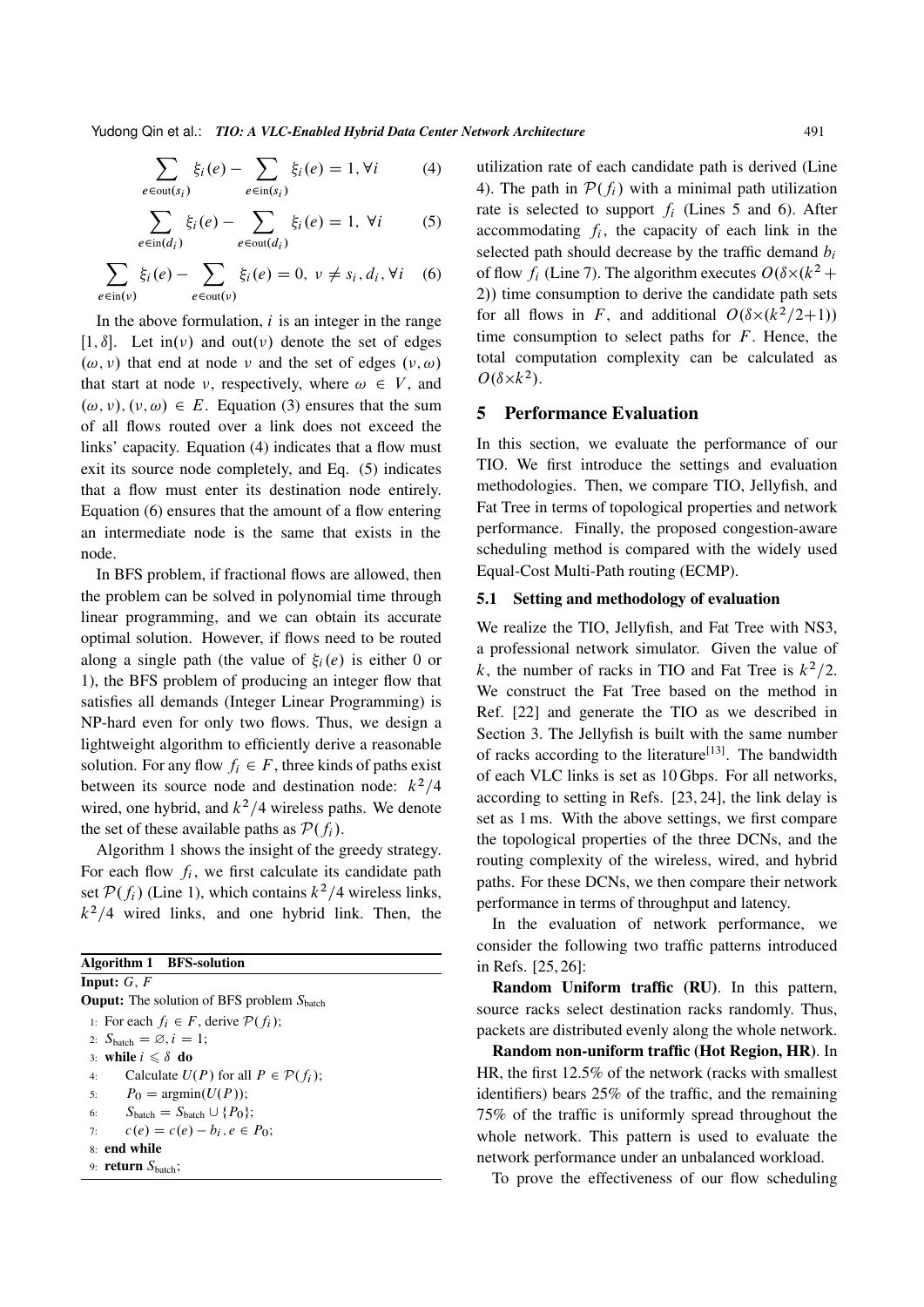method, we evaluate the network performance of TIO under both ECMP and our scheduling method. Specifically, we measure the throughput and packet loss rate at different network sizes.

#### 5.2 Topological properties

To compare the topological properties of TIO, Jellyfish, and Fat Tree, we measure two metrics, namely, aggregate bandwidth and Average Path Length (APL). Figure 4a shows the aggregate bandwidth of the three topologies, and they are normalized against the



Fig. 4 Topological properties of TIO.

bandwidth of TIO. Obviously, the bandwidth is in decreasing order among TIO, Fat Tree, and Jellyfish. As the network size increases with the value of  $k$ , the bandwidth gap between Jellyfish and the other two also increases, while the relative gap between TIO and Fat Tree narrows. This result occurs because the aggregate bandwidth is related to the link number. The number of wired links in Fat Tree is  $k^3/2$ , and the number of wireless links in Jellyfish is  $k^2$ . Given that TIO is the combination of Jellyfish and Fat Tree, the number of links is  $k^3/2 + k^2$ , which equals the sum of the links in Jellyfish and Fat Tree.

The length of a routing path denotes the number of hops from the source to the destination along the routing path<sup>[27]</sup>. Using general shortest path algorithms can find the shortest path. Figure 4b illustrates the APL of the three topologies at different network scales. The APL value from large to small is in the order of Jellyfish, Fat Tree, and TIO. For the same number of racks, the APL also has a correlation with link number. Fat Tree has  $k/2$  times the link number of Jellyfish. Thus, with the increase in  $k$ , the gap between Fat Tree and Jellyfish widens.

We further measure the time consumption of the three routing schemes in TIO, namely, wireless, wired, and hybrid routing. As depicted in Fig. 4c, the time consumption of wireless routing increases from 31 ms to 61 ms, when k ranges from 6 to 30. The time consumption of hybrid routing shows the same changing trend as wireless routing, and it varies from 7 ms to 55 ms. Evidently, wired routing has low time consumption, which is stable and irrelative to the value of  $k$ , due to the special hierarchical structure of Fat Tree.

We also compare the connectivity of TIO's podlevel graph under different network sizes. With each  $k$ , the generation progress of TIO is conducted multiple times to deduce the configuration strategy of wireless links. The connectivity of the pod-level graph is measured as the number of links, and it is normalized against the corresponding complete graph. The results are illustrated in Fig. 4d, where  $TIO<sub>1</sub>$ ,  $TIO<sub>2</sub>$ , and  $TIO<sub>10</sub>$ denote the configuration strategy selected after one, two, and ten rounds, respectively. The connectivity increases with the increase in rounds, and decreased with the increase in the network scale.

#### 5.3 Network performance

In this section, we evaluate the network performance of TIO, Jellyfish, and Fat Tree in terms of network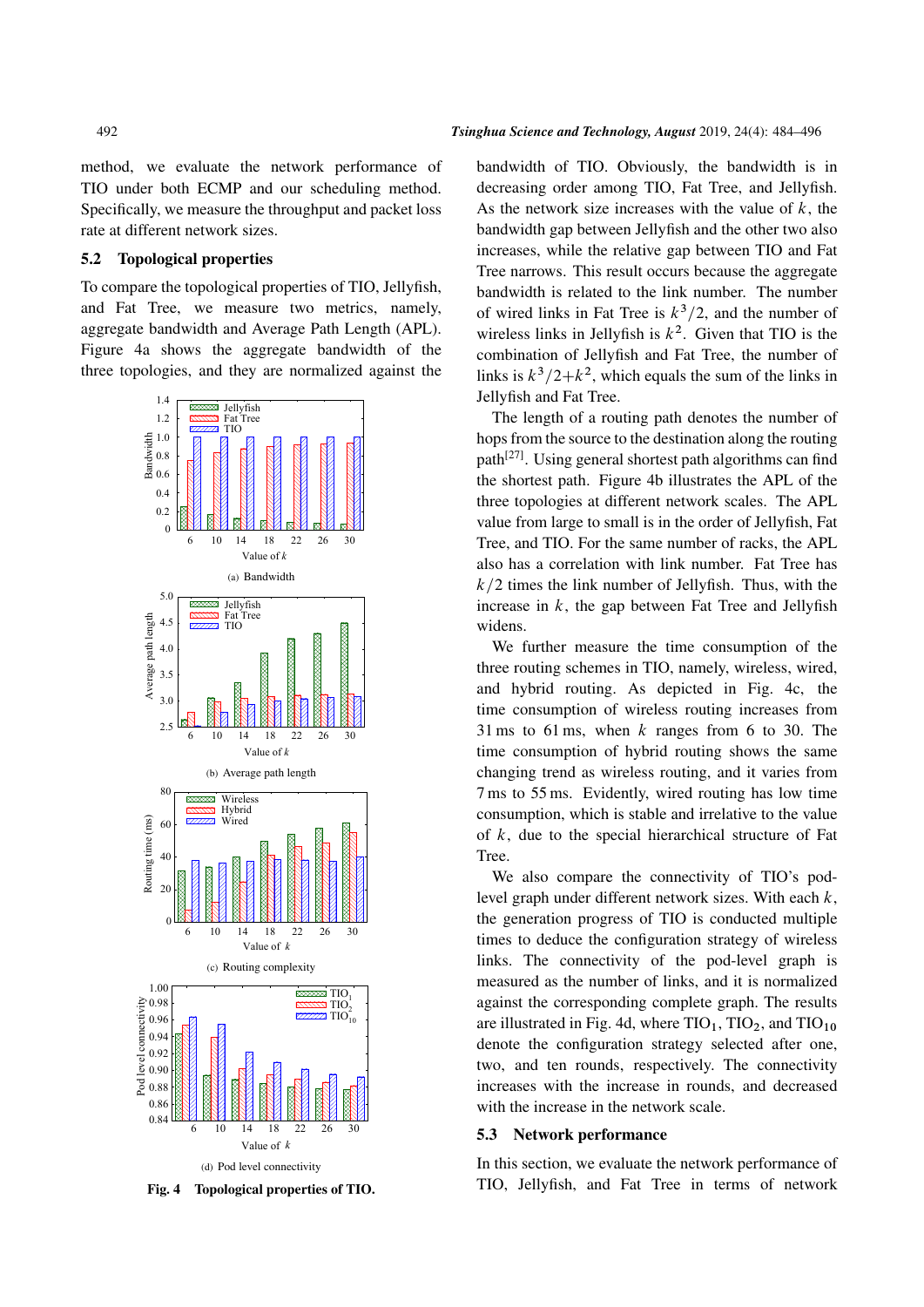throughput and latency in the case of the ECMP flow scheduling method. The latency is depicted as the average completion time of all flows. Under each of the two traffic patterns, i.e., RU and HR, we measure the throughput and latency of different network scales. To reveal the impact of flow size on network performance, we use two flows with average sizes of 4 MB and 12 MB, respectively. In each test, the network throughput is normalized against Jellyfish to show their relative size.

# 5.3.1 Network performance under random uniform traffic

In the setting of RU traffic pattern, we inject  $k^3$ batched random flows to the three topologies to evaluate their network performance. The source and destination servers of each flow are selected randomly. Under the RU pattern, flows disperse evenly in the whole network.

Figures 5a and 5b illustrate the throughput with flow sizes of 4 MB and 12 MB, respectively. The throughputs of different topologies are normalized against Jellyfish. We adjust the network scale by increasing  $k$  from 6 to 30. We can see that TIO offers the maximum throughput under both flow sizes, followed by Fat Tree and Jellyfish. With the increase in flow size, the gap between Jellyfish and the other two topologies narrows. When the flow size is fixed as 4 MB, the throughputs of TIO and Fat Tree are 1.96 and 1.63 times



Fig. 5 Throughput under RU traffic pattern.

greater than that of Jellyfish, respectively, while this ratio decreases to 1.76 and 1.59 under 12 MB flow size, respectively.

Figure 6 shows the average packet delivery latency. The measured packet delivery latency reflects the length of the routing path. Evidently, Jellyfish causes the largest latency among the three topologies, and its latency also grows fastest with the network scale. When the flow size increases from 4 MB to 12 MB, all these topologies consume more time to deliver packets. Given that the upper surface of the racks is not big enough, the number of VLC transceivers that are used to construct the wireless Jellyfish in TIO is fixed at 4 for each rack, not increasing with  $k$ . Thus, Jellyfish has the worst performance among the three topologies due to its smallest number of links.

# 5.3.2 Network performance under hot region traffic

In the setting of the HR traffic pattern, we generate random and non-uniform flows in the three topologies. Thus, we can evaluate the performance of each topology under an unbalanced workload. Specifically, the first 12.5% (racks with lowest identifiers) bears the 25% of the traffic, and the remaining 75% of the traffic is uniformly spread throughout the whole network. In addition, the amount of flows is also  $k^3$ .

In this experiment, we set the flow size as 4 MB



Fig. 6 Latency under RU traffic pattern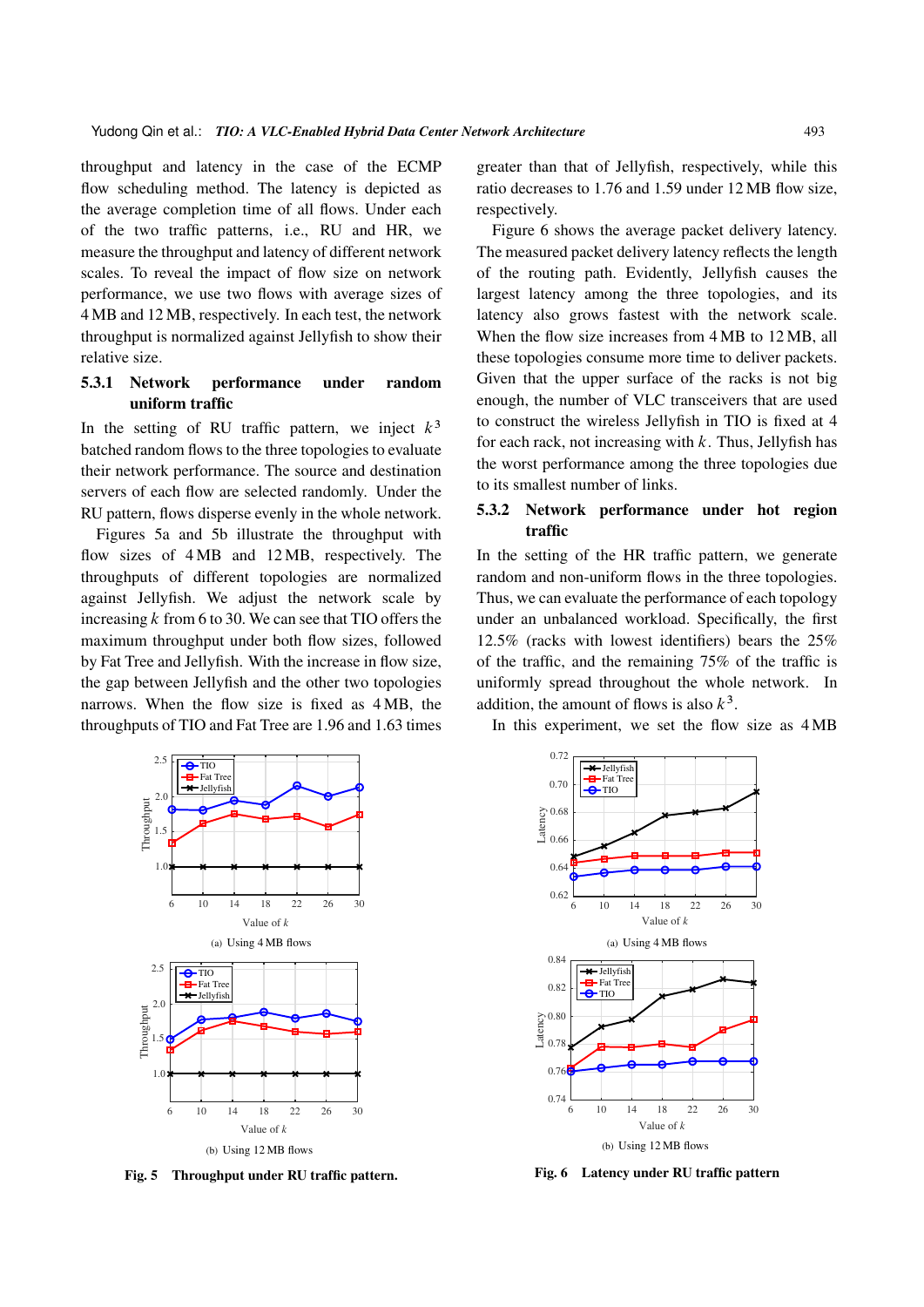and 12 MB and measure the throughput and latency under diverse network scales by ranging  $k$  from 6 to 30. Figures 7 and 8 show the evaluation results. Figure 7 depicts the throughput normalized against Jellyfish, and Fig. 8 shows the average packet delivery latency. Under the HR traffic pattern, the throughput and latency show the same changing trend as the RU traffic pattern. TIO



Fig. 7 Throughput under HR traffic pattern.



Fig. 8 Latency under HR traffic pattern.

achieves larger throughput and lower latency under both flow sizes. However, the unbalanced workload affects the performance of the three topologies. Compared with the RU traffic pattern, both throughput and latency obtain poor results.

#### 5.4 Impact of congestion-aware flow scheduling

The above evaluations demonstrate the benefits of TIO over the other two topologies with the ECMP flow scheduling method. However, the topological benefits of TIO have not been fully exploited by the existing ECMP methods. Thus, we compare the performance of ECMP with our scheduling method, BFS, under different sizes of TIO.

We injected  $k^3$  batched flows into TIO, where k ranges from 6 to 42. The throughput and packet loss rate are measured with the two scheduling methods. Results are shown in Fig. 9. The throughput is normalized against ECMP. We can see that the ECMP method leads to worse throughput and packet loss rate. By contrast, our scheduling method offers 1.43 times of the throughput of ECMP on average. In addition, the packet loss rate of BFS almost reduces to 0 because  $k=18$ , while the packet loss rate of ECMP is always high. Obviously, our scheduling method improves the performance considerable because it can provide more candidate paths and distributes the flows widely in TIO.



Fig. 9 Performance of scheduling methods.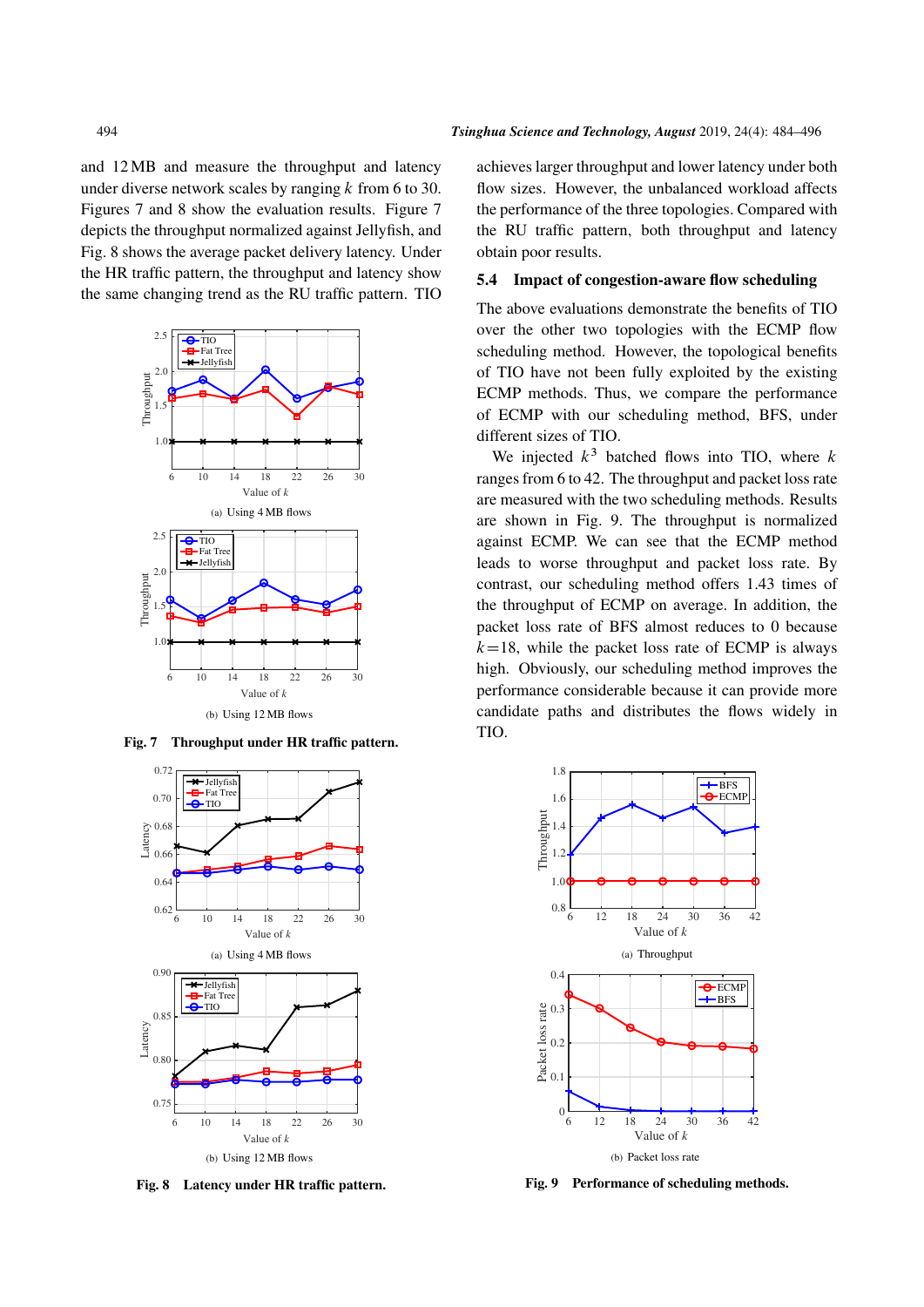# 6 Conclusion

In this paper, we propose TIO, a hybrid DCN that integrates the wireless Jellyfish and wired Fat Tree seamlessly. It employs VLC links to construct a wireless and stable network. Unlike other hybrid designs, TIO is plug-and-play, given that it abandons the complex control mechanism on optical devices. It is also easily deployable. TIO reasonably distributes VLC links in the space above racks; thus, it does not require a mirror or other devices to relay light signals, thereby making it easy to deploy and maintain. To further exploit the benefits of TIO, we propose a hybrid routing scheme and flow scheduling method for batched flows. Evaluations show that TIO outperforms Fat Tree and Jellyfish in both topology properties and network performance, and the flow scheduling method also improves its performance considerably.

#### Acknowledgment

This work was partially supported by the National Natural Science Foundation for Outstanding Excellent Young Scholars of China (No. 61422214), the National Natural Science Foundation of China (No. 61772544), the National Key Basic Research and Development (973) Program of China (No. 2014CB347800), the Hunan Provincial Natural Science Fund for Distinguished Young Scholars (No. 2016JJ1002), the Guangxi Cooperative Innovation Center of Cloud Computing and Big Data (Nos. YD16507 and YD17X11), and the NUDT Research Plan (No. ZK17-03-50).

#### References

- [1] D. K. Guo, J. J. Xie, X. L. Zhou, X. M. Zhu, W. Wei, and X. S. Luo, Exploiting efficient and scalable shuffle transfers in future data center networks, *IEEE Trans*. *Parallel Distrib*. *Syst*., vol. 26, no. 4, pp. 997–1009, 2015.
- [2] A. Singh, J. Ong, A. Agarwal, G. Anderson, A. Armistead, R. Bannon, S. Boving, G. Desai, B. Felderman, P. Germano, et al., Jupiter rising: A decade of clos topologies and centralized control in Google's datacenter network, *ACM SIGCOMM Comput*. *Commun*. *Rev*., vol. 45, no. 4, pp. 183–197, 2015.
- [3] N. Farrington, G. Porter, S. Radhakrishnan, H. H. Bazzaz, V. Subramanya, Y. Fainman, G. Papen, and A. Vahdat, Helios: A hybrid electrical/optical switch architecture for modular data centers, *ACM SIGCOMM Comput*. *Commun*. *Rev*., vol. 40, no. 4, pp. 339–350, 2010.
- [4] G. H. Wang, D. G. Andersen, M. Kaminsky, K. Papagiannaki, T. S. E. Ng, M. Kozuch, and M. Ryan, c-Through: Part-time optics in data centers, *ACM SIGCOMM Comput*. *Commun*. *Rev*., vol. 40, no. 4, pp. 327–338, 2010.
- [5] W. M. Mellette, R. McGuinness, A. Roy, A. Forencich, G. Papen, A. C. Snoeren, and G. Porter, RotorNet: A scalable, low-complexity, optical datacenter network, in *Proc*. *Conf*. *of the ACM Special Interest Group on Data Communication*, Los Angeles, CA, USA, 2017, pp. 267– 280.
- [6] H. H. Bazzaz, M. Tewari, G. H. Wang, G. Porter, T. S. E. Ng, D. G. Andersen, M. Kaminsky, M. A. Kozuch, and A. Vahdat, Switching the optical divide: Fundamental challenges for hybrid electrical/optical datacenter networks, in *Proc. 2*nd *ACM Symp*. *on Cloud Computing*, Cascais, Portugal, 2011, p. 30.
- [7] K. Ranachandran, R. Kokku, R. Mahindra, and S. Rangarajan, 60 GHz data-center networking: Wireless $\Rightarrow$ Worry less? https://www.researchgate.net/publication/ 260388834 60 GHz Data-Center Networking Wireless Worry less, 2008.
- [8] A. S. Hamza, J. S. Deogun, and D. R. Alexander, Wireless communication in data centers: A survey, *IEEE Commun*. *Surv*. *Tutor*., vol. 18, no. 3, pp. 1572–1595, 2016.
- [9] A. S. Hamza, S. Yadav, S. Ketan, J. S. Deogun, and D. R. Alexander, OWCell: Optical wireless cellular data center network architecture, in *Proc*. *2007 IEEE Int*. *Conf*. *on Communications*, Paris, France, 2017, pp. 1–6.
- [10] N. Hamedazimi, Z. Qazi, H. Gupta, V. Sekar, S. R. Das, J. P. Longtin, H. Shah, and A. Tanwer, Firefly: A reconfigurable wireless data center fabric using free-space optics, *ACM SIGCOMM Comput*. *Commun*. *Rev*., vol. 44, no. 4, pp. 319–330, 2014.
- [11] M. Ghobadi, R. Mahajan, A. Phanishayee, N. Devanur, J. Kulkarni, G. Ranade, P. A. Blanche, H. Rastegarfar, M. Glick, and D. Kilper, ProjecToR: Agile reconfigurable data center interconnect, in *Proc*. *2016 ACM SIGCOMM Conf*., Florianopolis, Brazil, 2016, pp. 216–229.
- [12] A. Singla, Designing data center networks for high throughput, PhD dissertation, University of Illinois, Champaign, IL, USA, 2015.
- [13] A. Singla, C. Y. Hong, L. Popa, and P. B. Godfrey, Jellyfish: Networking data centers randomly, in *Proc. 9* th *USENIX Conf*. *on Networked Systems Design and Implementation*, San Jose, CA, USA, 2012, p. 17.
- [14] L. Chen, K. Chen, Z. H. Zhu, M. L. Yu, G. Porter, C. M. Qiao, and S. Zhong, Enabling wide-spread communications on optical fabric with megaswitch, in *Proc. 14*th *ACM/USENIX Symp*. *on Networked Systems Design and Implementation*, Boston, MA, USA, 2017, pp. 577–593.
- [15] Y. T. Xia, X. S. Sun, S. Dzinamarira, D. M. Wu, X. S. Huang, and T. S. E. Ng, A tale of two topologies: Exploring convertible data center network architectures with flat-tree, in *Proc*. *Conf*. *of the ACM Special Interest Group on Data Communication*, Los Angeles, CA, USA, 2017, pp. 295–308.
- [16] S. Louvros and D. Fuschelberger, VLC technology for indoor lte planning, in *System-Level Design Methodologies for Telecommunication*, N. Sklavos, M. Hübner, D. Goehringer, and P. Kitsos, eds. Springer, 2014, pp. 21–41.
- [17] L. L. Luo, D. K. Guo, J. Wu, T. Qu, T. Chen, and X. S.